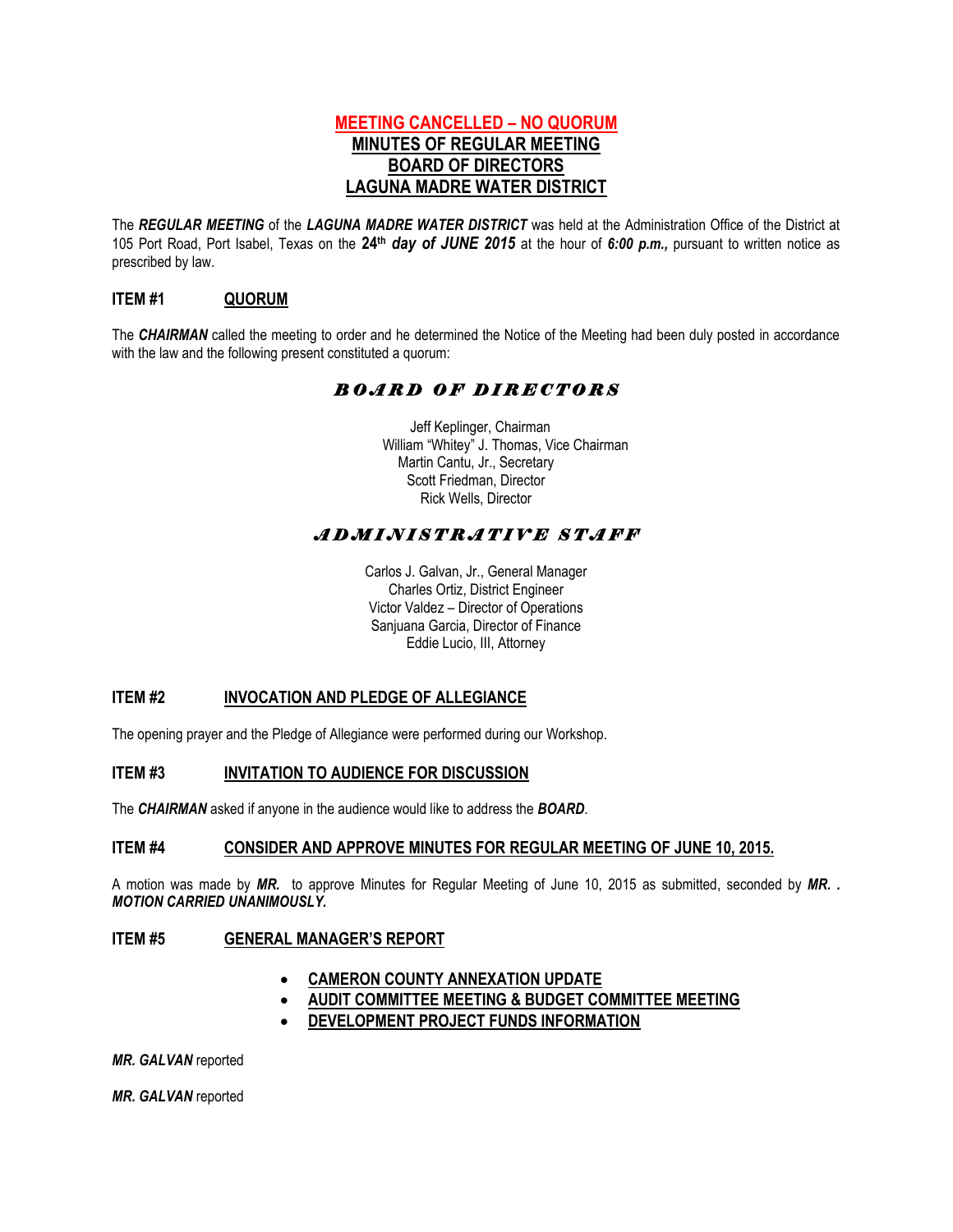## **ITEM #6 DISTRICT ENGINEER'S REPORT**

- **PORT ISABEL WWTP OUTFALL EXTENSION**
- **WATER PLANT 2 USE OF CHLORAMINES**
- **SYSTEM IMPROVEMENTS – PROJECT CHANGES**

**MR. ORTIZ** handed out printed copies for review and to discuss the Master Projects Schedule Update for: Water Plant 2 Emergency Power Addition; and Series Bond Projects Update.

**MR. ORTIZ** handed out printed copies for review and to discuss the Series Bond Projects Balance Update.

#### **ITEM # 7 CONSIDER AND APPROVE FINANCIALS FOR THE MONTH OF MAY 2015**

A motion was made by *MR. WELLS* to approve Disbursements as submitted, seconded by *MR. CANTU. MOTION CARRIED UNANIMOUSLY.*

Mr. Robert Vela, guest at the meeting addressed the Board with a comment. **MR. LUCIO** stated in order to maintain the order on the agenda no public comments can be given at this time, based on the open meetings regulations; you can go back to the public comment on the agenda.

### **ITEM #8 CONSIDER AND APPROVE DISBURSEMENTS**

A motion was made by *MR. WELLS* to approve Disbursements as submitted, seconded by *MR. CANTU. MOTION CARRIED UNANIMOUSLY.*

#### **ITEM #9 ADJOURNMENT**

The *CHAIRMAN* adjourned the meeting at *7:06 pm.* 

**\_\_\_\_\_\_\_\_\_\_\_\_\_\_\_\_\_\_\_\_\_\_\_\_\_\_\_\_\_\_\_\_\_\_\_ JEFF KEPLINGER, CHAIRMAN**

**\_\_\_\_\_\_\_\_\_\_\_\_\_\_\_\_\_\_\_\_\_\_\_\_\_\_\_\_\_\_\_\_\_\_\_\_\_\_ MARTIN CANTU, JR., SECRETARY**

**MINUTES APPROVED THIS \_\_\_\_\_\_\_\_\_ DAY OF \_\_\_\_\_\_\_\_\_\_\_\_\_\_\_\_\_\_\_\_\_\_\_\_\_\_\_\_\_\_\_\_\_\_\_\_\_\_\_\_ 2015.**